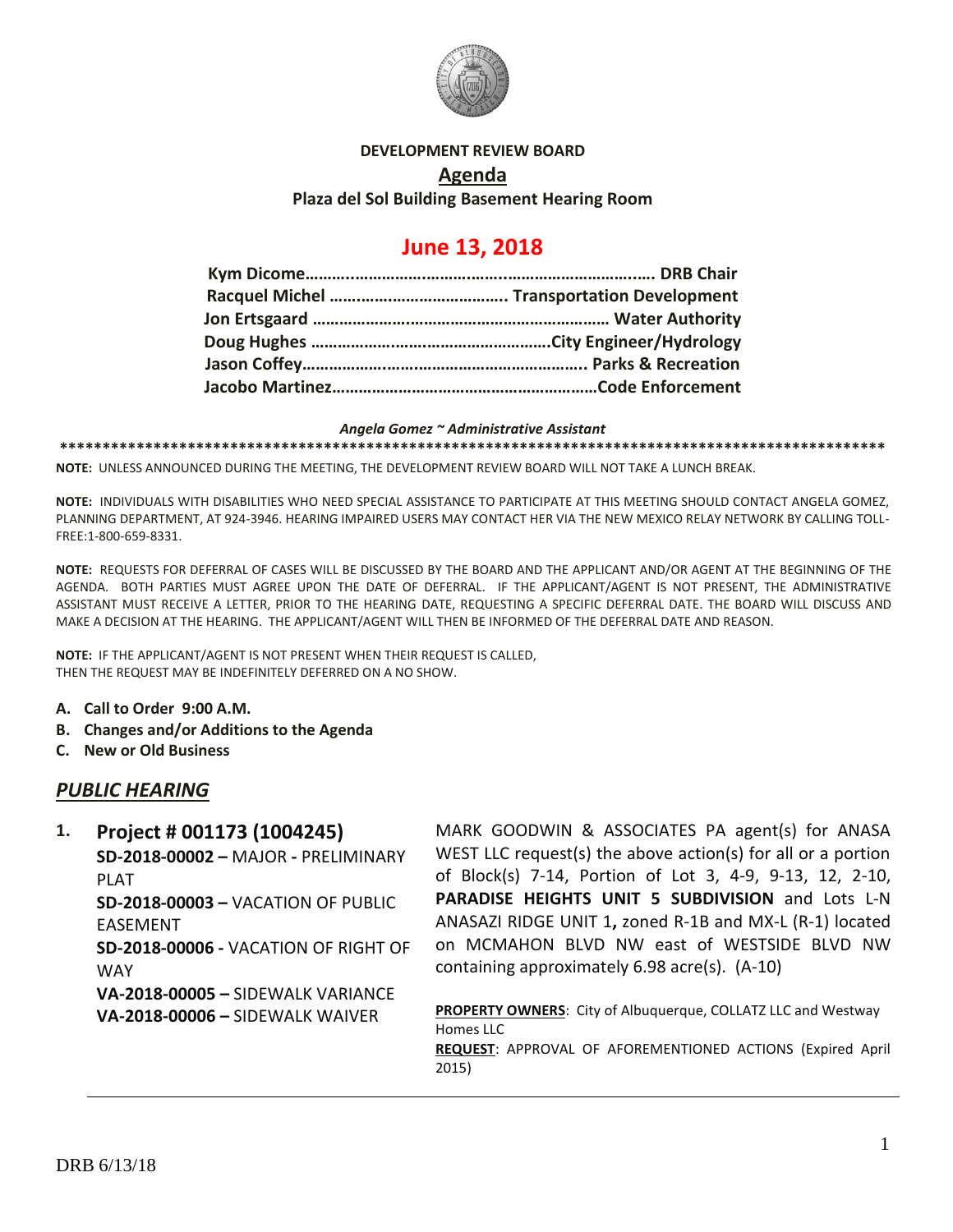| 2. | Project # 001186 (1008660)<br>SI-2018-00021 - SITE PLAN FOR<br><b>BUILDING PERMIT</b>                  | ADAMS ENGINEERING agent(s) for MCDONALD'S LLC<br>request(s) the above action(s) for all or a portion of Lots A<br>and B, Block 101, BEL AIR SUBDIVISION, zoned MX-M (SU-3<br>MU-UPT/Buffer), located at 5900 MENAUL<br>BLVD.<br>containing approximately .947 acre(s). (H-18)<br><b>PROPERTY OWNERS: FIRST NATIONAL BANK TRUSTEE C/O</b><br>CONQUISTADORES INC. TRACT B, MILLER INVESTMENTS NC.<br>REQUEST: DEMO/REBUILD McDONALD'S WITH DRIVE-THRU         |
|----|--------------------------------------------------------------------------------------------------------|-------------------------------------------------------------------------------------------------------------------------------------------------------------------------------------------------------------------------------------------------------------------------------------------------------------------------------------------------------------------------------------------------------------------------------------------------------------|
| 3. | Project# 001213 (1011348)<br>SD-2018-00014 - PRELIMINARY<br>PLAT AMENDMENT                             | RESPC agent(s) for VENICE CAPITAL, LLC request(s) the<br>above action(s) for all or a portion of TRACT A-1, Block 3<br>Unit B, NORTH ABQ ACRES TR A UNIT B zoned NR-LM,<br>located on PAN AMERICAN FREEWAY NE between VENICE<br>AVE and PASADENA AVE NE containing approximately<br>1.755 $\arccos $ . (B-18)<br><b>PROPERTY OWNERS: VENICE CAPITAL LLC</b><br><b>REQUEST: INFRASTRUCTURE LIST REVISION</b>                                                 |
| 4. | Project# 001195 (1007140)<br>SD-2018-00037-SITE DEVELOPMENT<br>PLAN FOR SUBDIVISION<br>$(18EPC-10010)$ | MRWM agent(s) for CITY OF ALBUQUERQUE PARKS &<br>RECREATION request(s) the above action(s) for all or a<br>portion of TRACT 1-C-1 & 1-C-2, JUAN TABO HILLS UNIT 3A,<br>zoned NR-PO-B, located on MONACHOS RD SE between<br>JUAN TABO BLVD SE and VIA POSADA SE containing<br>approximately 27 acre(s). (M-22)<br>PROPERTY OWNERS: CITY OF ALBUQUERQUE<br>REQUEST: DRB SIGN-OFF OF EPC SITE DEVELOPMENT PLAN FOR<br><b>SUBDIVISION (3-8-2018)</b>            |
| 5. | Project# 001191 (1008952)<br>SD-2018-00035 - SITE PLAN FOR BUILDING<br>PERMIT<br>$(18EPC-40003)$       | CONSENSUS PLANNING INC agent(s) for PRIMROSE SCHOOL<br>OF WOODCREEK RESERVE request(s) the above action(s) for<br>all or a portion of TRACT A, MORNING STAR AT PALOMAS<br>zoned MX-T (SU-2 FOR O-1), located on PALOMAS AVE NW<br>between WYOMING BLVD NE and BARSTOW STREET NE<br>containing approximately 0.9 acre(s). (D-19)<br>PROPERTY OWNERS: PASEO 2010, LLC<br>REQUEST: DRB SIGN-OFF OF EPC SITE DEVELOPMENT PLAN FOR<br>BUILDING PERMIT (3-8-2018) |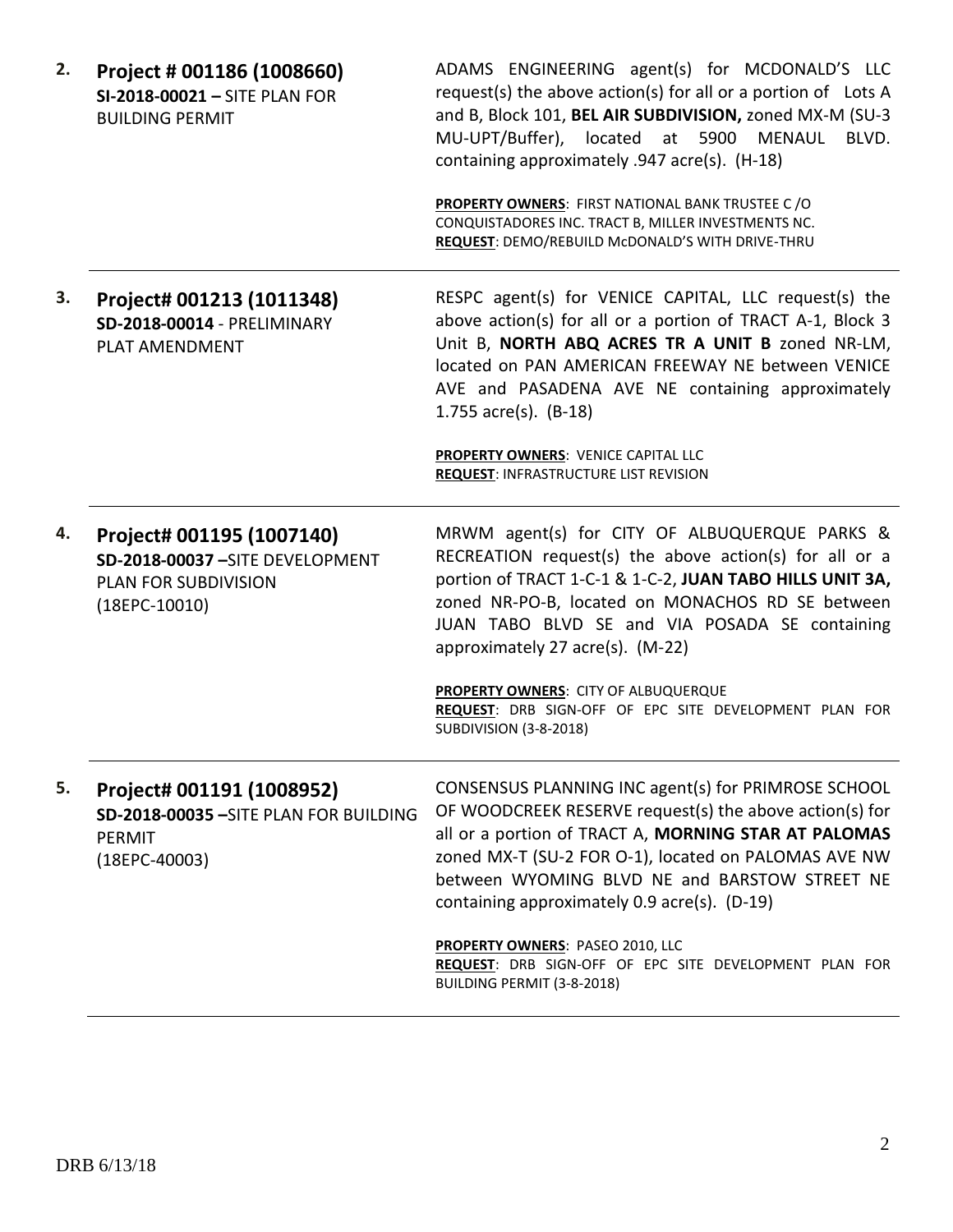| 6. | Project# 001192 (1003993)<br>SI-2018-00036 - SITE PLAN FOR BUILDING<br>PERMIT<br>$(18EPC-40020)$                                                                                                                                                        | CONSENSUS PLANNING agent(s) for THAKUR ENTERPRISES<br>LLC request(s) the above action(s) for all or a portion of<br>TRACT A-36-A, TOWN OF ATRISCO GRANT NORTHEAST<br>UNIT, zoned MX-L (SU-2 USES PERMISSIVE AND<br>CONDITIONAL IN O-1), located on COORS BLVD NW - north<br>of SEQUOIA RD and east of ATRISCO DRIVE containing<br>approximately 4.04 acre(s). (G-11-Z)<br>PROPERTY OWNERS: MICHAEL MORTAJI & PARASTO BAGHAE-POUR<br>REQUEST: DRB SIGN OFF OF EPC SITE DEVELOPMENT PLAN FOR<br>BUILDING PERMIT (5-10-2018) |
|----|---------------------------------------------------------------------------------------------------------------------------------------------------------------------------------------------------------------------------------------------------------|---------------------------------------------------------------------------------------------------------------------------------------------------------------------------------------------------------------------------------------------------------------------------------------------------------------------------------------------------------------------------------------------------------------------------------------------------------------------------------------------------------------------------|
| 7. | Project# 001223 (1011553)<br>SI-2018-00041 - SITE DEVELOPMENT<br>PLAN FOR SUBDIVISION AND SITE<br>DEVELOPMENT PLAN FOR BUILDING<br><b>PERMIT</b><br>$(18EPC-40008+40009)$                                                                               | MODULUS ARCHITECTS, INC agent(s) for 3X1, LLC.<br>request(s) the above action(s) for all or a portion of<br>LOT/TRACT: TRB2A1, TOWN OF ATRISCO GRANT zoned SU-<br>1/C-1 & AUTO SALES, located on COORS between SEQUOIA<br>and TUSCON containing approximately 1.9 acre(s). (G-11-Z)<br><b>PROPERTY OWNERS: 3X1, LLC.</b><br>REQUEST: DRB SIGN OFF OF EPC APPROVED SITE DEVELOPMENT<br>PLAN FOR BUILDING PERMIT AND EPC APPROVED SITE DEVELOPMENT<br>PLAN FOR SUBDIVISION (4-12-2018)                                      |
| 8. | <b>Project# 1003445</b><br>18DRB-70061 MAJOR - SITE PLAN for<br><b>BUILDING PERMIT</b>                                                                                                                                                                  | MULLEN HELLER ARCHITECTURE agent(s) for HIGHBURY<br>PROPERTIES, LLC request(s) the above action(s) for all or a<br>portion of Tract(s) G, FOUNTAIN HILLS PLAZA SUBD,<br>zoned NR-C (SU-1 FOR PDA TO INCLUDE C-3 USES), located<br>at 4011 PASEO DEL NORTE NW containing approximately<br>.95 acre(s). (C-12) [Deferred from 3/14/18, 4/25/18, 5/9/18, 5/16/18]                                                                                                                                                            |
| 9. | Project# 1011598<br>18DRB-70137 - VACATION OF PUBLIC<br>RIGHT-OF-WAY<br>18DRB-70138 - SIDEWALK VARIANCE<br>18DRB-70139 - SUBDIVISION DESIGN<br>VARIANCE FROM MINIMUM DPM<br><b>STANDARDS</b><br>18DRB-70140 - MINOR - PRELIMINARY/<br><b>FINAL PLAT</b> | BOB KEERAN request(s) the above action(s) for all or a<br>portion of Lot(s) 17 & 18, Block(s) 4, Tract(s) 3, NORTH<br>ALBQ ACRES Unit 3, zoned PD (RD/5DUA), located on<br>VENTURA ST NE between SIGNAL AVE NE and ALAMEDA<br>BLVD NE containing approximately 2 acre(s). (C-20) [Deferred]<br>from 5/16/18]                                                                                                                                                                                                              |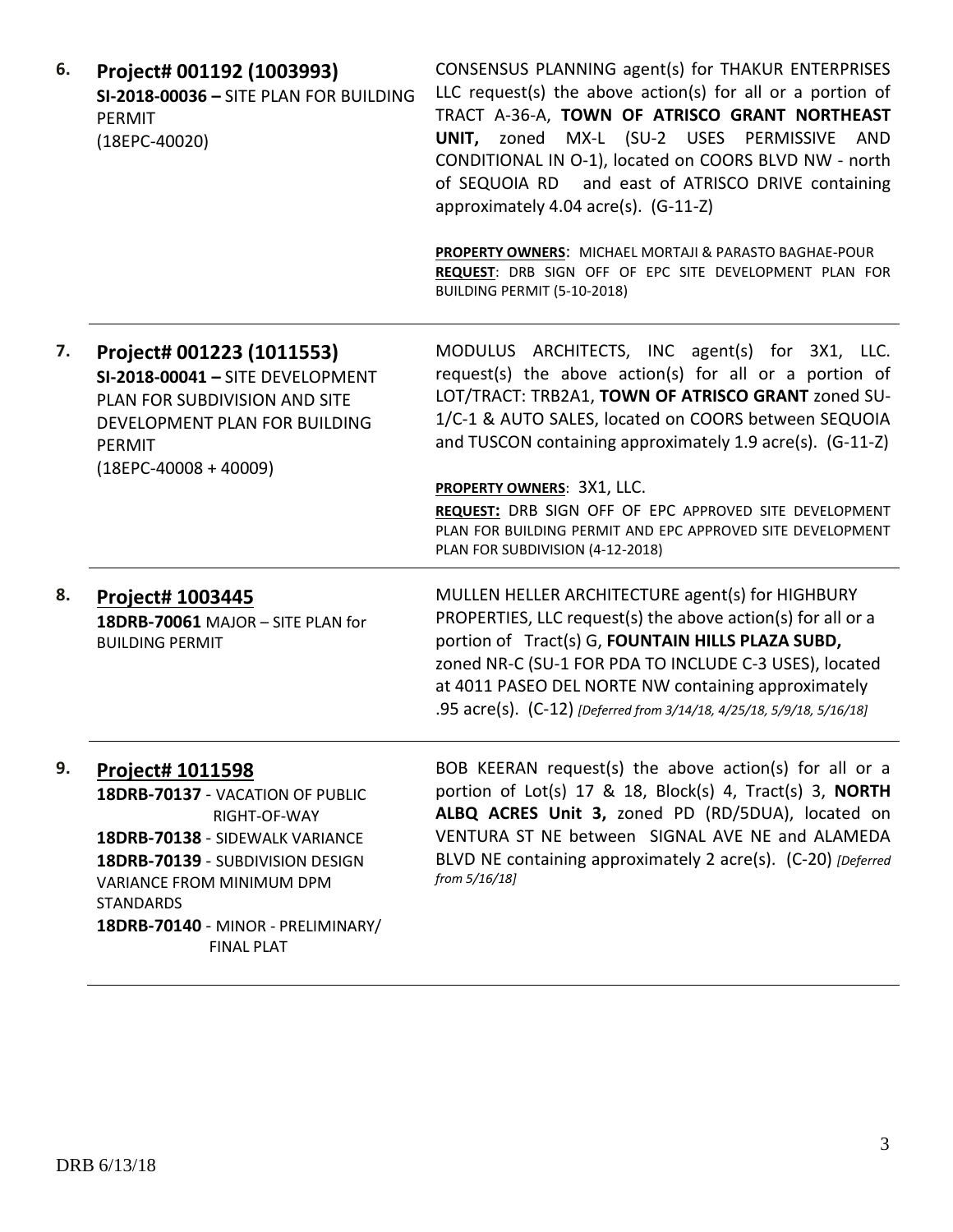# 10. **Project# 1011471**

**18DRB-70127** MINOR - PRELIMINARY/ FINAL PLAT

CARTESIAN SURVEYS INC agent(s) for SAMIR PATEL request(s) the above action(s) for all or a portion of Tract(s) 2-A-3-C & 2-A-3-D, **MCLEOD BUSINESS PARK,** zoned NR-C (C-3), located on JEFFERSON ST NE between MCLEOD RD NE and I-25 containing approximately 4.9556 acre(s). (F-17) *[Deferred from 4/25/18, 5/16/18, 5/23/18, 6/6/18]*

# **11. Project# 1010693**

**18DRB-70129** - VACATION OF PUBLIC EASEMENT **18DRB-70130** - SIDEWALK WAIVER **18DRB-70131** – TEMP. DEFERRAL of SIDEWALK CONST **18DRB-70132** - VACATION OF PRIVATE EASEMENT **18DRB-70133** - PRELIMINARY PLAT **18DRB-70134** - SITE DEVELOPMENT PLAN FOR BUILDING PERMIT

BOHANNAN HUSTON INC agent(s) for GAMMA DEVELOPMENT, LLC request(s) the above action(s) for all or a portion of Tract(s) 3B-3 of **TRACT 3B-1, 3B-2 & 3B-3 A SUBD OF TRACT 3B LANDS OF IHS ACQUISITION #120 INC.** zoned R-T (SU-2/LMDR), located on HORIZON BLVD NE between BALLOON MUSEUM DR NE and ALAMEDA BLVD NE containing approximately 7.76 acre(s). (B-17) ) *[Deferred from 5/16/18]*

# *MINOR CASES*

**12. Project# 001217 (1002934) SD-2018-00016 -**PRELIMINARY/ FINAL PLAT

ISAACSON & ARFMAN agent(s) for FOUTH STREET & MENAUL INC. request(s) the above action(s) for all or a portion of LOTS 1-A-1 & 1-A-2, **WALGREEN ADDITION,**  zoned MX-M, located on 2300  $4<sup>TH</sup>$  STREET NW between MENAUL BLVD NW and ARVADA AVE NW containing approximately 10.703 acre(s). (H-14)

**PROPERTY OWNERS**: FOURTH STREET & MENAUL INC., FOURTH STREET & MENAUL INCC/O CLEAN MACHINE CAR WASH LLC **REQUEST**: LOT LINE ADJUSTMENT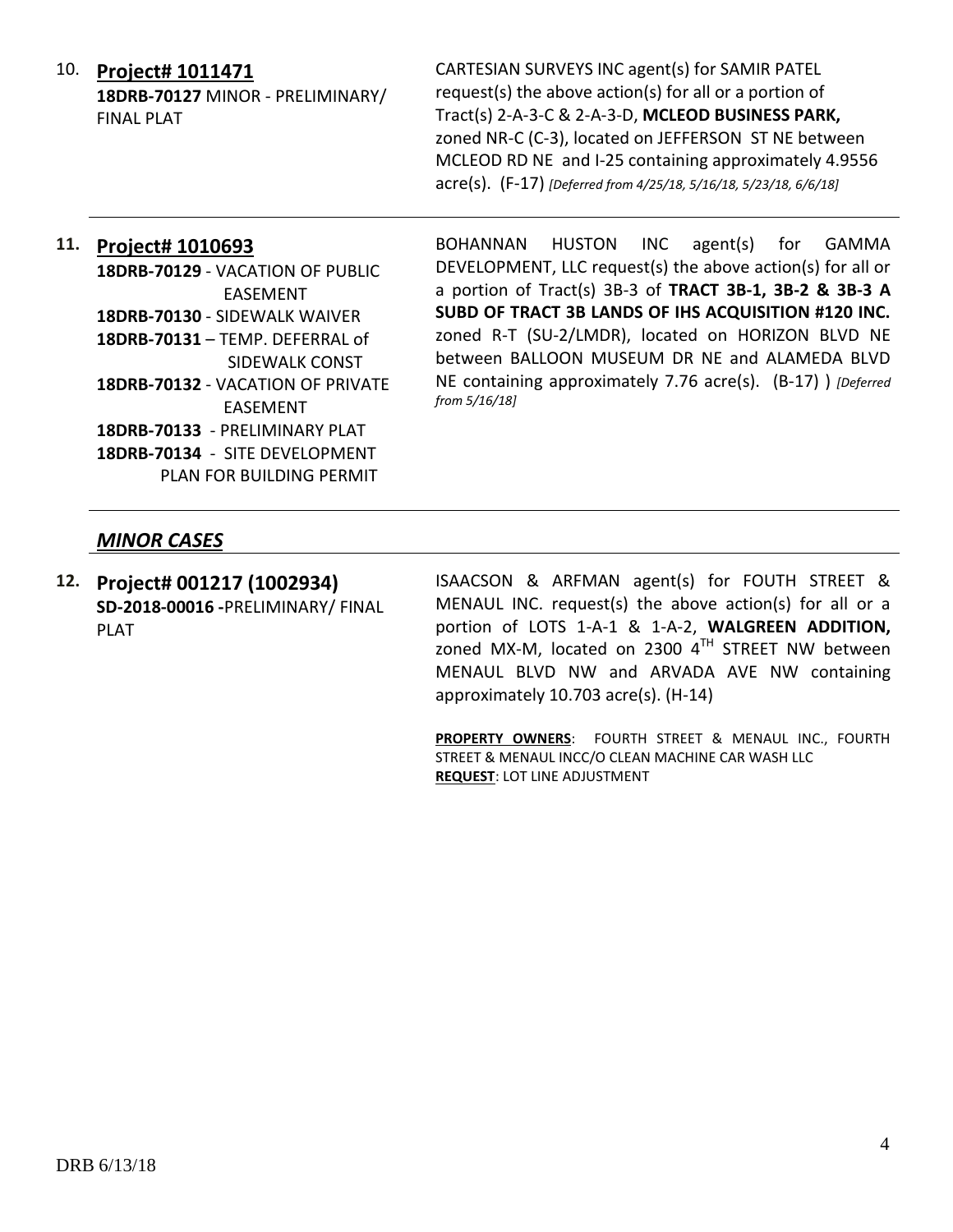# *SKETCH PLAT*

| 13. | Project# 001215 (1005324)<br>SD-2018-00015 - SKETCH PLAT | ARCH + PLAN LAND USE CONSULTANTS agent(s) for RHINO<br>INVESTMENTS NM HOTEL LLC request(s) the above action(s)<br>for all or a portion of LOTS 1-6 & N AND O, UNITS 1 & 2,<br>CARLISLE REPLAT UNIT 2, zoned MX-M, located on 2500<br>CARLISLE NE between SAN MATEO BLVD NE and<br>MORNINGSIDE DRIVE containing approximately<br>11.13<br>$\text{acre}(s)$ . (H-16 & H-17)<br>PROPERTY OWNERS: RHINO INVESTMENTS NM HOTEL LLC ATTN:<br><b>MRSANJIV CHOPRA</b><br><b>REQUEST: LOT CONSOLIDATION FROM 8 TRACTS INTO 3 TRACTS</b> |
|-----|----------------------------------------------------------|-------------------------------------------------------------------------------------------------------------------------------------------------------------------------------------------------------------------------------------------------------------------------------------------------------------------------------------------------------------------------------------------------------------------------------------------------------------------------------------------------------------------------------|
| 14. | Project# 001225 (1000460)<br>SD-2018-00017 - SKETCH PLAT | ARCH + PLAN LAND USE CONSULTANTS agent(s) for KIRK &<br>JOYCE WESSELINK request(s) the above action(s) for all or a<br>portion of TRACT 493, TOWN OF ATRISCO GRANT UNIT 7,<br>zoned R-1C, located on 1119 86 <sup>TH</sup> ST SW between SAGE RD<br>SW and SAPPHIRE ST SW containing approximately 4.89<br>$\arccos(5)$ . (M-9)                                                                                                                                                                                               |
|     |                                                          | PROPERTY OWNERS: WESSELINK KIRK A & JOYCE D<br><b>REQUEST: LOT CONSOLIDATION</b>                                                                                                                                                                                                                                                                                                                                                                                                                                              |
| 15. | <b>Project# 001226</b><br>SD-2018-00018 - SKETCH PLAT    | ARCH + PLAN LAND USE CONSULTANTS agent(s) for AGIOLA<br>BEJKO request(s) the above action(s) for all or a portion of<br>LOT 7 & 8 BLOCK 32, PEREA ADDITION, zoned R-1A, located<br>on 608 15 <sup>TH</sup> ST NW between MARBLE AVE. and ORCHARD<br>PL. NW containing approximately 0.163 acre(s). (J-13)                                                                                                                                                                                                                     |
|     |                                                          | PROPERTY OWNERS: BEJKO AGIOLA<br>REQUEST: LOT CONSOLIDATION FOR 2 LOTS INTO 1 LOT                                                                                                                                                                                                                                                                                                                                                                                                                                             |
| 16. | Project# 001227 (1002776)<br>SD-2018-00019 - SKETCH PLAT | ARCH + PLAN LAND USE CONSULTANTS agent(s) for BAF<br>HOLDINGS LLC request(s) the above action(s) for all or a<br>portion of TRACT Y-2A-1-A-1 & Y-2A-1-C-1, TAYLOR RANCH,<br>zoned MX-M, located on 6971/6981 TAYLOR RANCH NW SW<br>between SOONER TRL NW and HOMESTEAD CIRCLE NW<br>containing approximately 4.23 acre(s). (D-11)                                                                                                                                                                                             |
|     |                                                          | PROPERTY OWNERS: BAF HOLDINGS LLC<br><b>REQUEST: LOT CONSOLIDATION FOR 2 LOTS INTO 1 LOT</b>                                                                                                                                                                                                                                                                                                                                                                                                                                  |